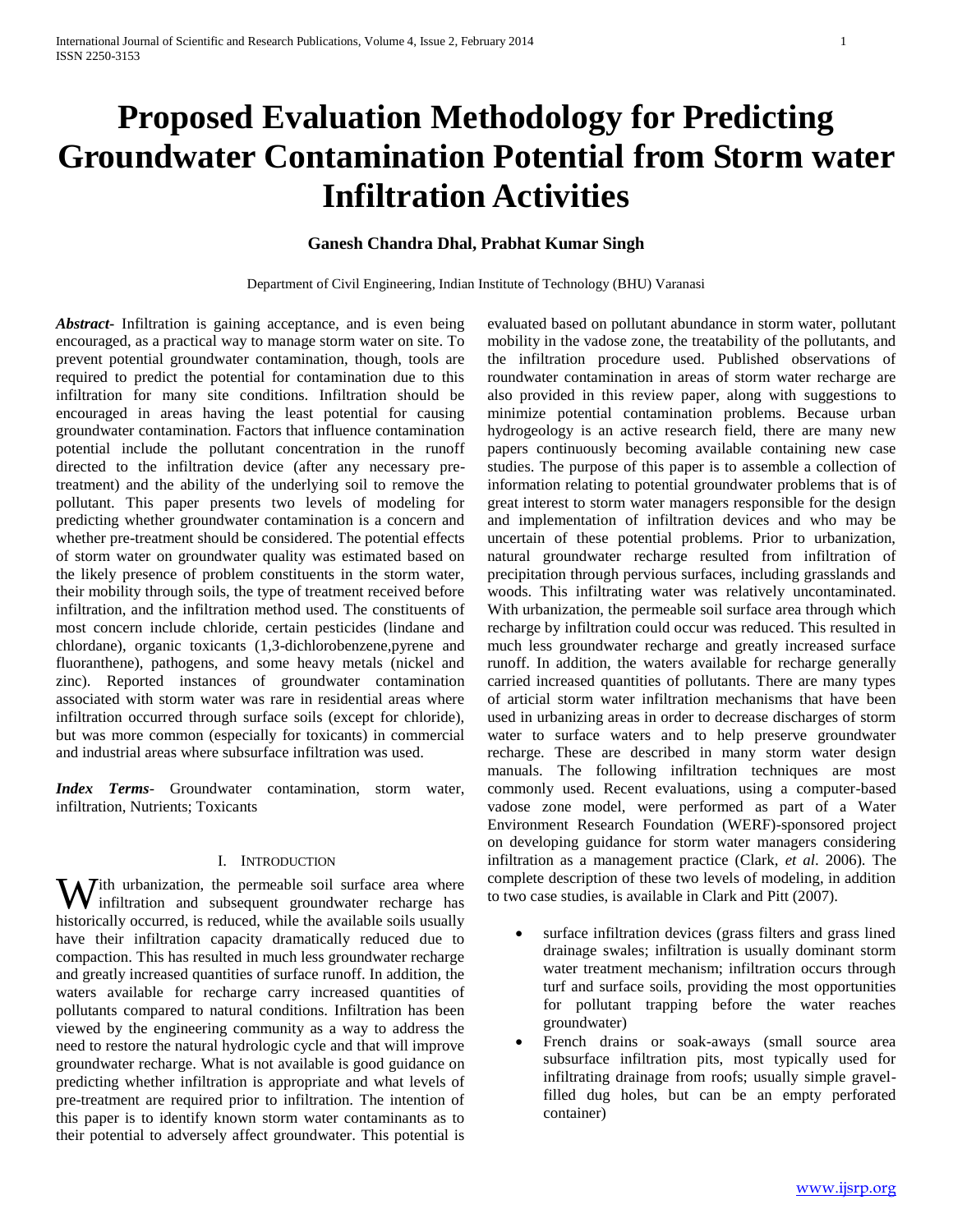- porous pavements or grid pavers (replace impervious pavements, overlain on a relatively thick storage layer of coarse material; may include drainage pipes to collect excess water that cannot be infiltrated into underlying soil)
- drainage trenches (collect and infiltrate runoff€ from adjacent paved areas; generally long, moderately wide, and shallow in dimensions; filled with coarse gravel to provide storage)
- infiltration wells, or dry wells (deep, relatively small diameter holes allowing storm water to be discharged to deep soil horizons, sometimes directly into saturated zones, commonly located at storm drainage inlet locations serving up to a few hectares of drainage area, with over<sup>ows</sup> discharged to storm or combined drainage system)
- percolating sewerage (conventional separate storm drainage, but with perforations through pipe or gaps between pipe segments; usually wrapped in geotextile fabric with coarse gravel used as trench backfill material);
- dry (percolating) basins (usually large storage areas typically located at end of drainage system before discharge into receiving water; commonly used as recreation facilities during dry weather; also provides infiltration through turf and surface soils).

 All infiltration devices redirect runoff€ waters from the surface to the sub-surface environments. Therefore, they must be carefully designed using sufficient site specific information to protect the groundwater resources and to achieve the desired water quality management goals.

## **1. Groundwater contamination associated with storm water pollutants:**

# **1.1. Nutrients**

 While nitrate is one of the most frequently encountered contaminants in groundwater (AWWA, 1990), groundwater contamination by phosphorus has not been as widespread, or as severe. Nitrogen loadings are usually much greater than phosphorus loadings, especially from nonagricultural sources (Hampson, 1986). Nitrogen occurs naturally both in the atmosphere and in the earth's soils. Natural nitrogen can lead to groundwater contamination by nitrate. As an example, in regions with relatively unweathered sedimentary deposits or loess beneath the root zone, residual exchangeable ammonium in the soil can be readily oxidized to nitrate if exposed to the correct conditions. Leaching of this naturally occurring nitrate caused groundwater contamination (with concentrations greater than 30 lg=l) in non-populated and non-agricultural areas of Montana and North Dakota (Power & Schepers, 1989). Forms of nitrogen from precipitation may be either nitrate or ammonium. Atmospheric nitrate results from combustion, with the highest ambient air concentrations being downwind of power plants, major industrial areas, and major automobile activity. Atmospheric ammonium results from volatilization of ammonia from soils, fertilizers, animal wastes and vegetation (Power & Schepers, 1989). In the United States, the areas with the greatest nitrate contamination of groundwater include heavily populated states with large dairy

and poultry industries, or states having extensive agricultural irrigation. Extensively irrigated areas of the United States include the corn-growing areas of Delaware, Pennsylvania and Maryland; the vegetable growing areas of New York and the Northeast; the potato growing areas of New Jersey; the tobacco, soybean and corn growing areas of Virginia, Delaware and Maryland (Ritter, Humenik & Skaggs, 1989); the chicken, corn and soybean production areas in New York (Ritter, Scarborough & Chirnside, 1991); the western Corn Belt states (Power & Schepers, 1989); and the citrus, potato and grape vineyard areas in California (Schmidt & Sherman, 1987). Roadway runo€ has been documented as the major source of groundwater nitrogen contamination in urban areas of Florida (Hampson, 1986; Schifer, 1989; German, 1989). This occurs from both vehicular exhaust onto road surfaces and onto adjacent soils, and from roadside fertilization of landscaped areas. Roadway runoff also contains phosphorus from motor oil use and from other nutrient sources, such as bird droppings and animal remains that has contaminated groundwaters (Schifer, 1989). Nitrate has leached from fertilizers and affected groundwater's under various turf grasses in urban areas, including at golf courses, parks and home lawns (Petrovic, 1990; Ku & Simmons, 1986; Robinson & Stephen Snyder, 1991). Leakage from sanitary sewers and septic tanks in urban areas can contribute significantly to nitratenitrogen contamination of the soil and groundwater (Power & Schepers, 1989). Nitrate contamination of groundwater from sanitary sewage and sludge disposal has been documented in New York (Ku & Simmons, 1986; Smith & Myott, 1975), California (Schmidt & Sherman, 1987; Chang, Page, Pratt & Warneke, 1988),Narbonne, France (Razack, Drogue & M'Baitelem 1988), Florida (Waller, Howie & Causaras, 1987) and Delaware (Ritter et al., 1989).

# **1.1.1. Removal processes in soil**

 Whenever nitrogen-containing compounds come into contact with soil, a potential for nitrate leaching into groundwater exists, especially in rapid-infiltration wastewater basins, storm water infiltration devices, and in agricultural areas. Nitrate is highly soluble and will stay in solution in the percolation water, after leaving the root zone, until it reaches the groundwater. Therefore, vadose-zone sampling can be an effective tool in predicting nonpoint sources that may adversely affect groundwater (Spalding & Kitchen, 1988). Nitrogen containing compounds in urban storm water runoff€ may be carried long distances before infiltration into soil and subsequent contamination of groundwater (Robinson & Stephen Snyder, 1991). The amount of nitrogen available for leaching is directly related to the impervious cover in the watershed (Butler, 1987). Nitrogen infiltration is controlled by soil texture and the rate and timing of water application (either through irrigation or rainfall) (Petrovic, 1990; Boggess, 1975). Landfills, especially those that predate the RCRA Subtitle D Regulations, often produce significant nitrogen contamination in nearby groundwater, as demonstrated in Lee County, Florida (Boggess, 1975). Studies in Broward County, Florida, found that nitrogen contamination problems can also occur in areas with older septic tanks and sanitary sewer systems (Waller et al., 1987). Nutrient leachates usually move vertically through the soil and dilute rapidly down gradient from their source. The primary factors affecting leachate movement are the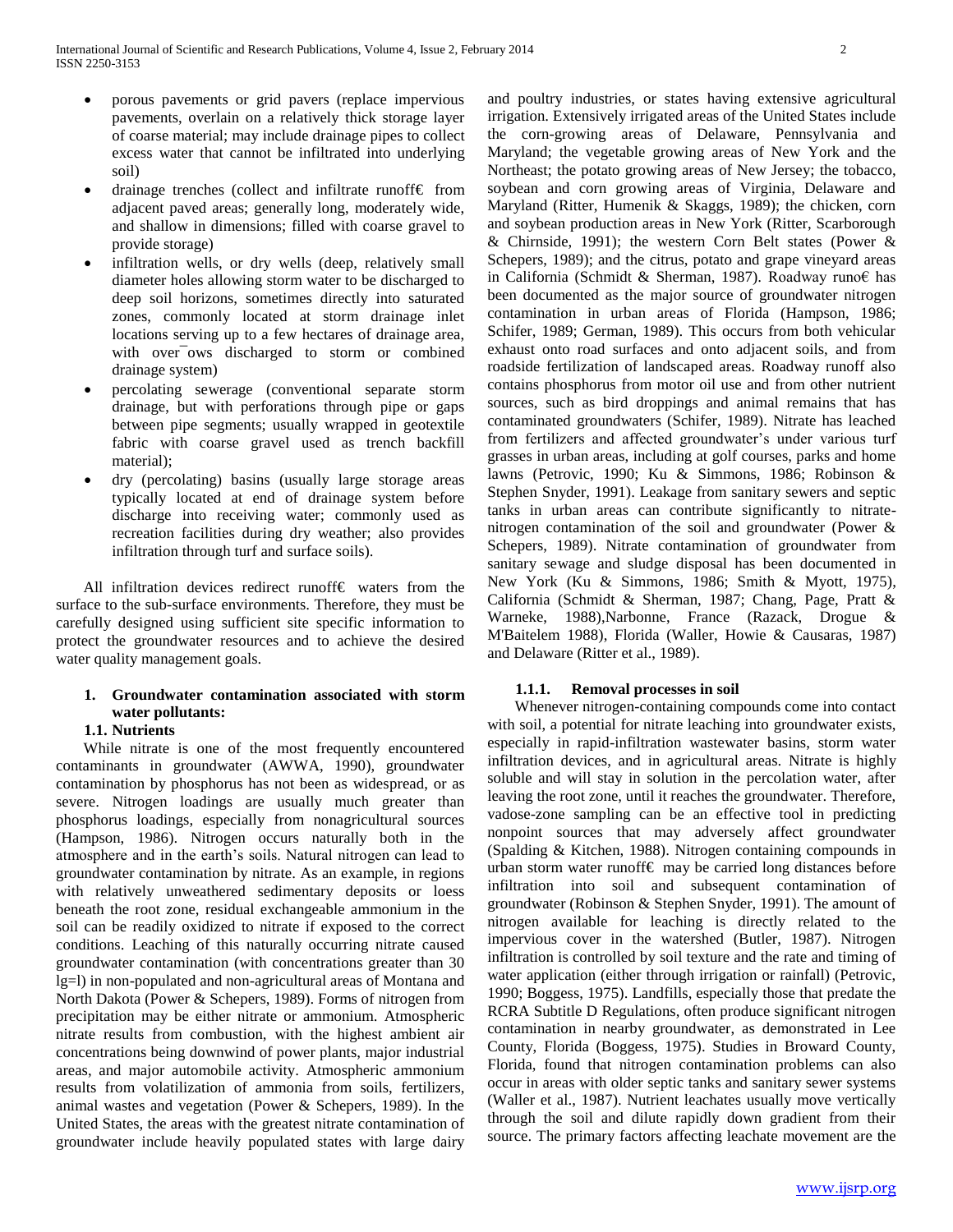layering of geologic materials, the hydraulic gradients, and the volume of the leachate discharge (Waller et al., 1987; Wilde, 1994). Once the leachate is in the soil/groundwater system, decomposition by denitrification can occur, with the primary decomposition product being elemental nitrogen (Hickey & Vecchioli, 1986). As an example, deep well injection of organonitriles and nitrates in a limestone aquifer acts like an anaerobic filter with nitrate respiring bacteria being the dominant microorganism. These bacteria caused an 80% reduction of the waste within one hundred meters of injection in the Floridan aquifer, near Pensacola (Ehrlich et al., 1979b). Gold and Groffman (1993) reported groundwater leaching losses from residential lawns to be low for nitrates (typically <2 mg/l), when using application rates recommended for residential lawn care. During percolation through the soil, some nutrients are removed and the nutrient concentrations affecting the groundwater are significantly reduced. Phosphorus, in the form of soluble orthophosphate, may be either directly precipitated or chemically adsorbed onto soil surfaces through reactions with exposed iron, aluminum or calcium on solid soil surfaces (Crites, 1985). Phosphorus fixation is a two-step process, sorption onto the soil solid and then conversion of the sorbed phosphorus into mineraloids or minerals. If the sorption sites are filled either with phosphate anions or another ion, phosphorus sorption will be low. The sorption of phosphorus per unit of percolation liquid decreases with each year of recharge (White & Dornbush, 1988). Downward movement of phosphorus in different soils was found to be directly related to the reactivity index measured for each soil, especially for surface-applied phosphorus fertilizer. In Washington, a difference in depth of penetration was noted, however, between sandy- and clayey-textured soils, with sandytextured soils showing the greater depth of penetration. If the fertilizer was surface applied, instead of sprinkler applied, and the soil was not inverted, most of the phosphorus remained within the top  $5\pm7.5$  cm of the surface (Lauer, 1988). If the nitrogen is not used by the plant, it will leach through the soil toward the groundwater, with some being removed in the soil prior to its reaching the aquifer. Under certain conditions, losses of dissolved nitrate and nitrite can be described by zero-order kinetics (Hampson, 1986). In general, however, the process is regulated by so many limiting factors that such a simplified description is not possible. Residual nitrate concentrations were found to be highly variable in soil due to factors such as soil texture, mineralization, rainfall, irrigation, organic matter content, crop yield, nitrogen fertilizer/sludge application rate, denitrification, and soil compaction (Ferguson, Eisenbauer, Bockstadter, Krull & Buttermore, 1990). Nitrates flow to groundwater from storm water infiltration is controlled by the rate and volume of infiltration, horizontal and vertical groundwater flow, the depth to the water table, and the existence of areas/channels of preferential flow. Once the nitrate has reached the groundwater, its concentration may be reduced by dispersion and diffusion with uncontaminated groundwater (Wilde, 1994). The amount of ammonia volatilization is influenced by the position of the nitrogen in the soil/turf grass after application. This position is highly influenced by rainfall and/or irrigation (Bowman, Paul, Davis & Nelson, 1987) as reported by Petrovic (1990).

 Phosphorus concentrations generally decrease with depth in agricultural soils because phosphorus is adsorbed to soil minerals and also precipitates readily with calcium, iron, or aluminum (Lauer, 1988; Ragone, 1977). The dominant precipitation reactions are pH dependent, forming mostly iron and aluminum phosphates in acid soils and calcium phosphates under alkaline conditions. In neutral soils, the precipitation reactions are strongly rate-limited, so that the apparent solubility of the phosphate compounds is higher than under either acid or alkaline conditions (Bouwer, 1985).

#### **1.2. Pesticides**

 Pesticides are used in urban areas, primarily for weed and insect control in houses, along roadsides, railroad rights of way, in parks, on golf courses, and on private lawns (Racke & Leslie, 1993). The pesticide loading in runoff water has been correlated to the amount of impervious cover and to the distance the runoff will travel prior to infiltration or decomposition, as demonstrated Lager (1977) and confirmed in Austin, Texas by Butler (1987). Urban pesticide contamination of groundwater in central Florida likely resulted from municipal and homeowner use of these chemicals for pest control and their subsequent collection in storm water runoff. Samples from the upper part of the Floridan aquifer have contained detectable amounts of diazinon, malathion, 2,4-D, ethion, methyl trithion, silvex, and 2,4,5-T (German, 1989). In California, chlordane groundwater contamination has been traced to its application adjacent to residential foundations where it had been used for termite and ant control (Greene, 1992). Atrazine and simazine groundwater contamination was related to their use to control weeds along roadways (Domagalski & Dubrovsky, 1992). In Arizona, diazinon, dacthal, and dioxathion were detected in stormwater runoff entering urban dry wells that recharge the aquifer (Wilson, Osborn, Olson, Maida & Katz, 1990). Diazinon (at 30 lg/l) and methyl parathion (at 10 µg/l) were detected in groundwater below municipal waste treatment plants in Florida which used land spreading or well injection of wastes (Pruitt, Troutman & Irwin, 1985). Gold and Groffman (1993) reported groundwater leaching losses from residential lawns to be low for dicamba and 2,4-D  $(< 1 \mu g/l)$ , when using application rates recommended for residential lawn care. In contrast, groundwater below Fresno, California, stormwater recharge basins contained only one of the organ phosphorus pesticides, diazinon. None of the ten chlorinated pesticides (aldrin, chlordane, endosulfan I, endosulfan II, endosulfan sulfate, DDD-mixed isomers, DDTmixed isomers, DDE-mixed isomers, gamma- BHC, and methoxychlor) and none of the chlorophenoxy herbicides were found (Nightingale, 1987b; Salo, Harrison & Archibald, 1986). The Technical University of Denmark (Mikkelsen, Madsen, Rosgjerg & Harremo• es, 1996a; Mikkelsen, Arngjerg-Nielson & Harremoes, 1996b) has been involved in a series of tests to examine the effects of storm water infiltration on soil and groundwater quality. They found that heavy metals and PAHs present little groundwater contamination threat, if surface infiltration systems are used. However, they express concern about pesticides which are much more mobile.

#### **1.2.1. Removal processes in soil**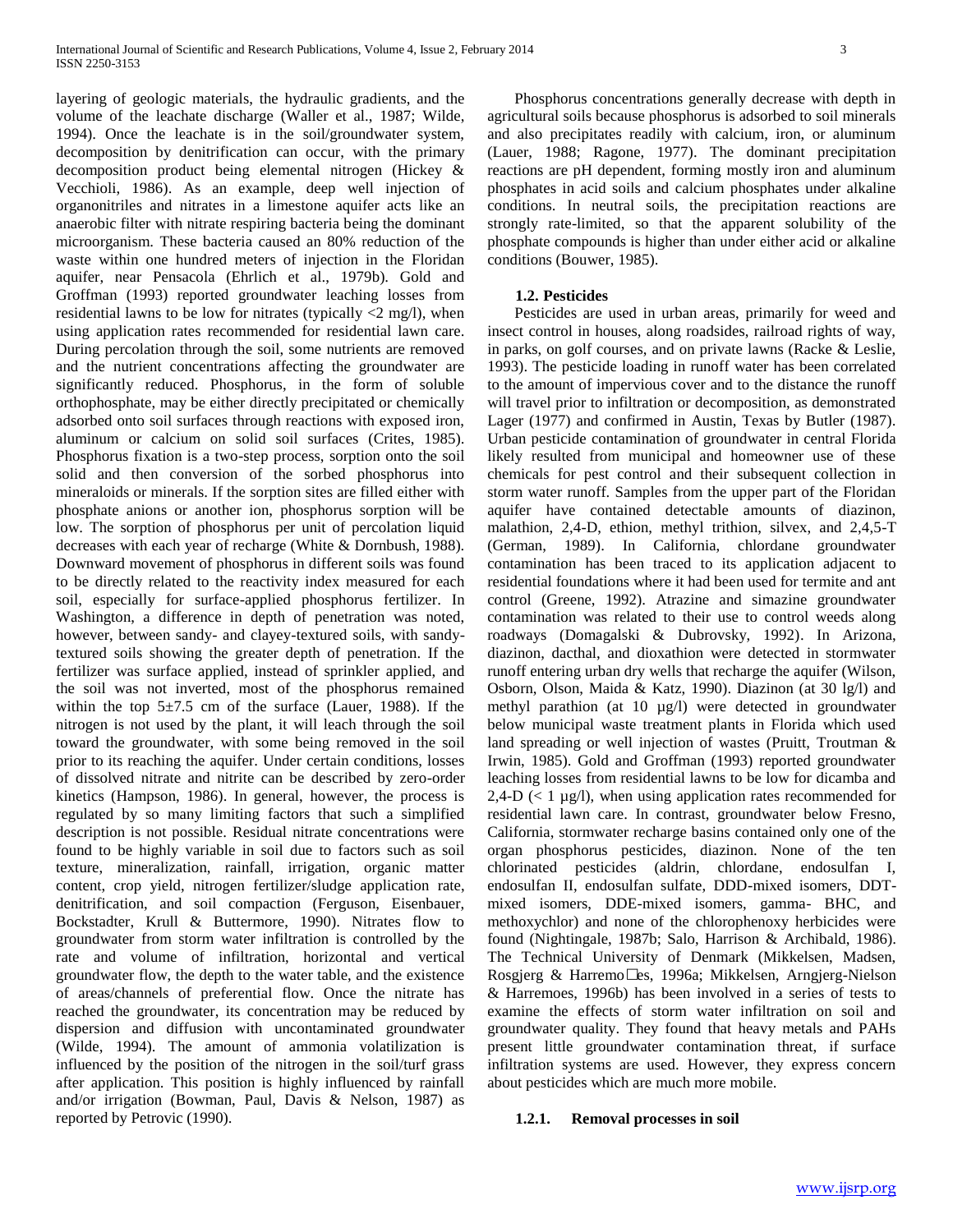Heavy repetitive use of mobile pesticides, such as EDB, on irrigated and sandy soils likely contaminates groundwater. Fungicides and nematocides must be mobile in order to reach the target pest and hence, they generally have the highest contamination potential. Pesticide leaching depends on patterns of use, soil texture, total organic carbon content of the soil, pesticide persistence, and depth to the water table (Shirmohammadi and Knisel, 1989). A pesticide leaches to groundwater when its residence time in the soil is less than the time required to remove it, or transform it to an innocuous form by chemical or biological processes. The residence time is controlled by two factors: water applied and chemical adsorption to stationary solid surfaces. Volatilization losses of soil-applied pesticides can be a significant removal mechanism for compounds having large Henryo's constants (Kh), such as DBCP or EPTC (Jury, Spencer & Farme, 1983). However, for mobile compounds having low Kh values, such as atrazine, metolachlor, or alachlor, it is a negligible loss pathway compared to the leaching mechanism (Alhajjar, Simsiman & Chesters, 1990).

#### **1.2.2. Mobility.**

 Estimates of pesticide mobility can be made based on the three removal mechanisms affecting organic compounds (volatilization, sorption, and solubility), as shown on Tables A (Armstrong & Llena, 1992). Application methods and formulation state can also play a significant role in pesticide mobility. Residues of foliar-applied water soluble pesticides appear in high concentrations in runoff (Pierce & Wong, 1988).

### **Table A: Mobility class definition**

 **K<sup>d</sup> is the soil adsorption coefficient, ml/g and M1 is the mobility index (ratio of pollutant's migration velocity to migration velocity of water under saturated flow). Source: modified from Armstrong and Llena (1992).**

## **Infiltration Evaluation Methodology and Model Results:**

 The design of an appropriately-functioning infiltration device, including the prevention of groundwater contamination, requires three steps: (1) determining the concentrations and forms of the pollutants entering and leaving the device; (2) determining the characteristics of the soil that affect water quality; and (3) predicting the potential for groundwater contamination. The goal of an effective screening methodology to evaluate groundwater contamination potential is to incorporate locally-derived data and the available body of research on storm water quality and soils into an evaluation method that can be used to determine if storm water infiltration is feasible at a site.

### *Step 1: Evaluate Pollutant Loadings and Chemical Forms*

 Once it is determined which pollutants are found in the storm water runoff for which infiltration is planned, an important consideration for fate and transport is whether or not pollutants of concern are associated with particulates or are in dissolved (ionic) or colloidal forms. Ionic/dissolved or colloidal pollutants are more likely to penetrate into the vadose zone and require a chemical interaction between the soil and the pollutant to prevent transport. Particulate associated pollutants are more likely to be trapped on the infiltration device's surface, or in the near-surface soils.

 *Sources of Data for Pollutant Concentrations.* Using locally-derived data to evaluate the appropriateness of infiltration is preferable; however, there are often financial and time constraints that preclude local sampling. When local storm water quality data is absent, using regional or land-use-specific data may be the best option. Many Municipal Separate Storm Sewer Systems (MS4s) have monitored their storm water outfalls as part of their permitting process. Outfall data from the site's watershed may prove to be a valuable source of runoff characterization data, assuming the predominant watershed land use is similar to that of the site. Other sources include land-usespecific data cited in the literature. It has been well-documented that several land uses are more likely to generate specific pollutants of concern, *e.g.,* hydrocarbons from highways and maintenance yards; metals from watersheds with substantial quantities of galvanized roofing; lawn care chemicals from wellmaintained landscaped areas, etc. When regional or land-usespecific data is absent, the data collected as part of the US EPA's storm water permit program, and summarized in the National Storm water Quality Database (NSQD), is available (Maestre and Pitt 2005). The full database, including summary tables showing median concentrations for different land uses [industrial, commercial, residential, freeway, open space, etc.], is located at http://unix.eng.ua.edu/~rpitt/Research/ms4/mainms4.shtml, along with several published papers describing the database features and example evaluations). The NSQD database can provide a first estimate of end-of-pipe concentrations of the pollutants of interest.

### *Step 2: Evaluation of the Soil for Infiltration:*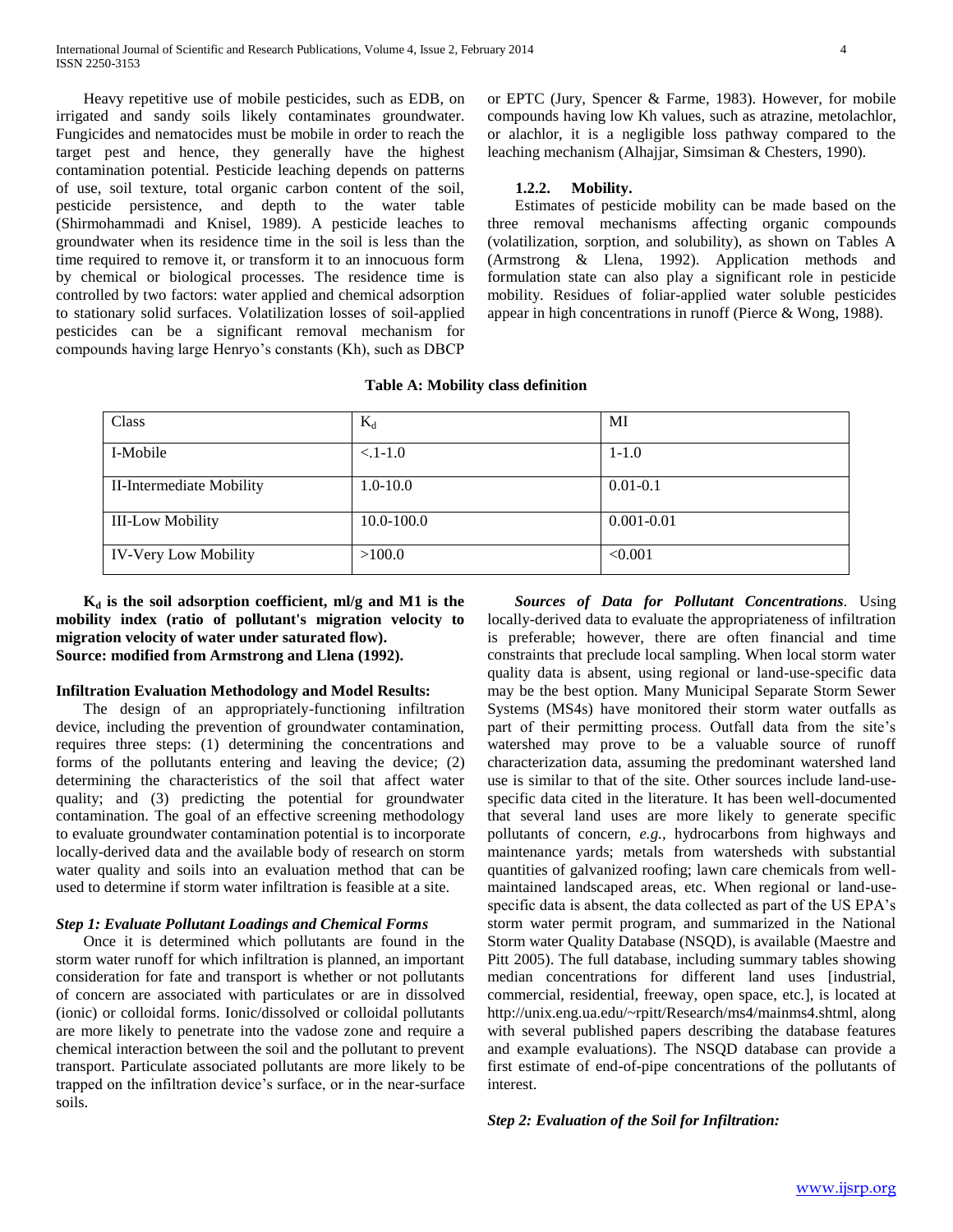*Soil Chemical Characteristics.* One important aspect of soils that affects pollutant movement is the soil's organic content, which ranges from less than 0.05% to greater than 80%, but is most often between 2 and 5%. Greater amounts of organic matter decrease the movement of many pollutants of concern through the soil. In addition, the multitudes of microorganisms present in the vadose-zone soils fix nitrogen and degrade organic matter and various pollutants. A second important aspect is the pore volume between the grains, which may be filled with water or air.

 *Infiltration Rate and Capacity.* The infiltration capacity of soil is the maximum rate at which infiltration can occur under specific conditions of soil moisture. The infiltration capacity of a soil depends on soil texture, the water content of the soil, its compaction (density), and the presence of macropores and cracks.

# *Step 3: Predicting Groundwater Contamination Potential Below Infiltration Basins*

 The prediction of groundwater contamination potential can be very complex – depending on the concentration and form of the pollutant, the characteristics of the soil, and the rate at which water moves through the soil. Mobility is compound-specific and depends on the soil matrix (mostly the soil texture, and associated permeability, and organic content). Other soil characteristics, such as pH, also play an important role in pollutant movement. Two types of models have been developed by the authors to assist stormwater managers with evaluating the potential for groundwater contamination. The first is a simplified method that links in a chart the mobility of the pollutant, the fraction in the filterable (dissolved) phase, and the concentration of the pollutant. This information is combined with the information on the soil type and general soil reactivity to provide a mobility class depending on the type of infiltration device used. The second method described uses a vadose-zone model, developed for predicting pollutant movement beneath a landfill. This model, unlike the simplified method, predicts

pollutant concentrations in the groundwater at various depths in the vadose zone after different infiltration time periods, given input parameters of rainfall amount, soil chemistry, and pollutant concentrations of the infiltrating water.

## *Simplified Method for Predicting Groundwater Contamination*

 The Groundwater Recharge Committee of the National Academy of Science (Andelman, *et al*. 1994) examined risks associated with recharging groundwater with waste waters (including storm water). General causes of concern included the following:

- High mobility (low sorption potential) in the vadose zone,
- High abundance (high concentrations and high detection frequencies) in storm water, and
- High soluble fractions (small fraction associated with particulates that could be removed at the soil surface by straining or by common sedimentation treatment).

 It is possible to assess the need for pre-treatment to reduce the runoff pollutant loadings before infiltration. Results of that analysis (the simplified method predicting groundwater contamination potential) are shown in Clark and Pitt (2007). This simplified method is based on the following assumptions. The contamination potential is the most critical rating of the influencing factors. As an example, if no pretreatment was to be used before percolation through surface soils, the mobility and abundance criteria are most important. The filterable fraction is not as important since no pretreatment is being used. If sedimentation pretreatment is to be used before surface infiltration, then some of the pollutants will likely be removed before infiltration. In this case, all three influencing factors (mobility, abundance in storm water, and soluble fraction) are important. If subsurface injection (with minimal pretreatment) is used, then only abundance is significant. If the pollutant is present in high concentrations, it will likely have an adverse effect on the groundwater. Attenuation through the vadose zone may be insignificant as the water would bypass it if using direct injection. Table 1 is only appropriate for initial estimates of contamination potential because of the simplifying assumptions made, such as the likely worst-case mobility conditions for sandy soils having low organic content.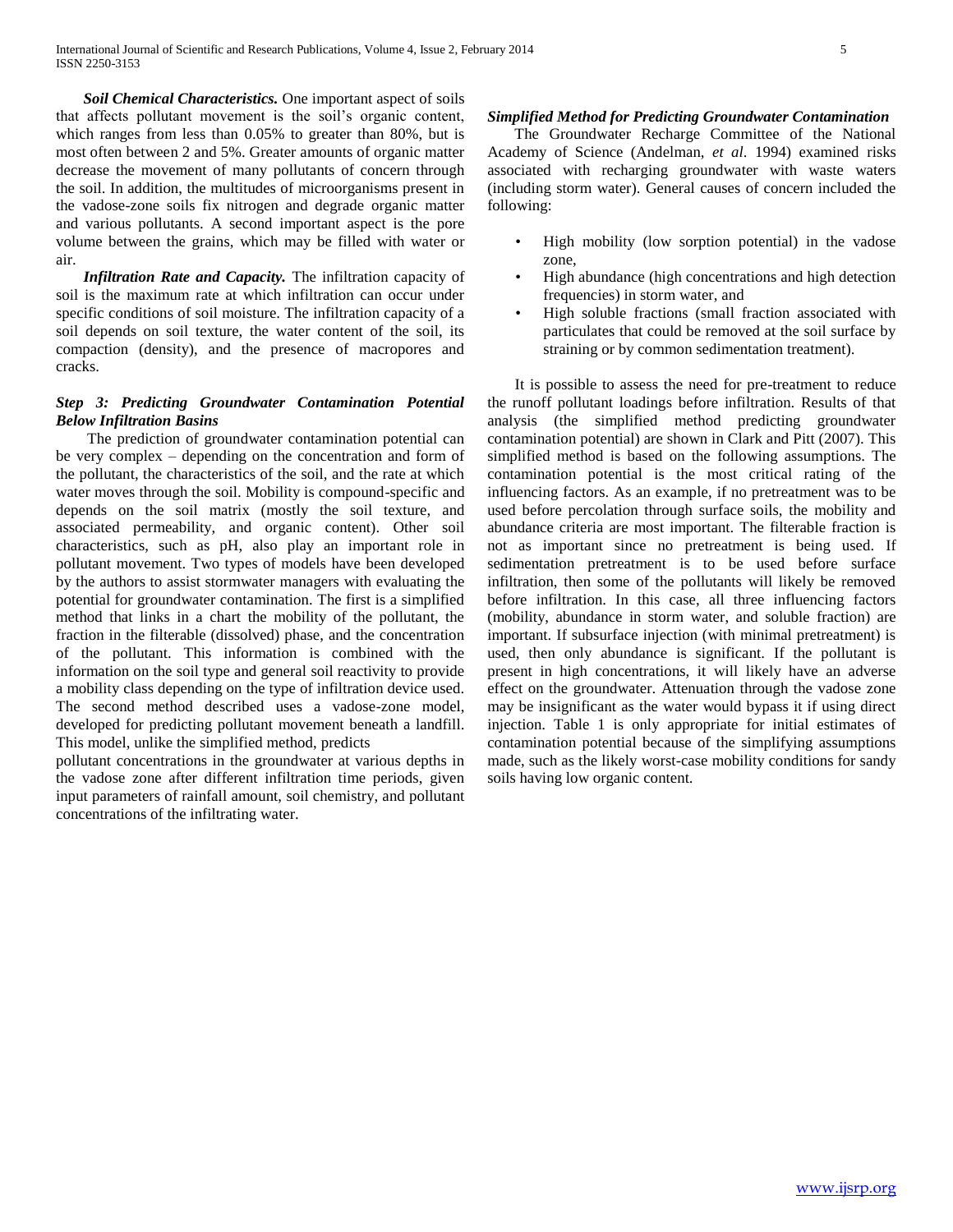| Table 1.          | Groundwater Contamination Potential for Stormwater Pollutants (Pitt, et al. 1994) |                    |                    |                 |                |              |                  |
|-------------------|-----------------------------------------------------------------------------------|--------------------|--------------------|-----------------|----------------|--------------|------------------|
|                   | Compounds                                                                         | <b>Mobility</b>    | Abundance          | <b>Fraction</b> | Contam.        | Contam.      | Contam.          |
|                   |                                                                                   | (sandy/low         | in storm-          | Filterable*     | potential -    | potential -  | potential (if    |
|                   |                                                                                   | organic            | water              |                 | (surface       | (surface     | sub-surface      |
|                   |                                                                                   | soils)             |                    |                 | infilt, and no | infilt. with | inj. w/ min.     |
|                   |                                                                                   |                    |                    |                 | pretreat)      | sediment.)   | pretreat)        |
| <b>Nutrients</b>  | nitrates                                                                          | mobile             | low/moderat        | high            | low/moderate   | low/moderate | low/moderat      |
|                   |                                                                                   |                    | е                  |                 |                |              | е                |
| <b>Pesticides</b> | $2.4-D$                                                                           | mobile             | low                | likely low      | low            | low          | low              |
|                   | y-BHC (lindane)                                                                   | intermediate       | moderate           | likely low      | moderate       | low          | moderate         |
|                   | malathion                                                                         | mobile             | low                | likely low      | low            | low          | low              |
|                   | atrazine                                                                          | mobile             | low                | likely low      | low            | low          | low              |
|                   | chlordane                                                                         | intermediate       | moderate           | very low        | moderate       | low          | moderate         |
|                   | diazinon                                                                          | mobile             | low                | likely low      | low            | low          | low              |
| Other             | <b>VOCs</b>                                                                       | mobile             | low                | very high       | low            | low          | low              |
| organics          | 1,3-dichloro-<br>benzene                                                          | low                | high               | high            | low            | low          | hiah             |
|                   | anthracene                                                                        | intermediate       | low                | moderate        | low            | low          | low              |
|                   | benzo(a)<br>anthracene                                                            | intermediate       | moderate           | very low        | moderate       | low          | moderate         |
|                   | bis (2-ethylhexyl)<br>phthalate                                                   | intermediate       | moderate           | likely low      | moderate       | low?         | moderate         |
|                   | butyl benzyl<br>phthalate                                                         | low                | low/moderat<br>е   | moderate        | low            | low          | low/moderat<br>е |
|                   | fluoranthene                                                                      | intermediate       | high               | high            | moderate       | moderate     | high             |
|                   | fluorene                                                                          | intermediate       | low                | likely low      | low            | low          | low              |
|                   | naphthalene                                                                       | low/inter.         | low                | moderate        | low            | low          | low              |
|                   | pentachloropheno                                                                  | intermediate       | moderate           | likely low      | moderate       | low?         | moderate         |
|                   | phenanthrene                                                                      | intermediate       | moderate           | very low        | moderate       | low          | moderate         |
|                   | pyrene                                                                            | intermediate       | high               | high            | moderate       | moderate     | high             |
| Pathogens         | entroviruses                                                                      | mobile             | likely present     | high            | high           | high         | high             |
|                   | Shigella                                                                          | low/inter.         | likely present     | moderate        | low/moderate   | low/moderate | high             |
|                   | Pseudomonas                                                                       | low/inter.         | very high          | moderate        | low/moderate   | low/moderate | high             |
|                   | aeroginosa                                                                        |                    |                    |                 |                |              |                  |
|                   | protozoa                                                                          | low/inter.         | likely present     | moderate        | low/moderate   | low/moderate | high             |
| Heavy             | nickel                                                                            | low                | high               | low             | low            | low          | high             |
| metals            | cadmium                                                                           | low                | low                | moderate        | low            | low          | low              |
|                   | chromium                                                                          | inter./very<br>low | moderate           | very low        | low/moderate   | low          | moderate         |
|                   | lead                                                                              | very low           | moderate           | very low        | low            | low          | moderate         |
|                   | zinc                                                                              | low/very low       | high               | high            | low            | low          | <b>High</b>      |
| <b>Salts</b>      | chloride                                                                          | mobile             | seasonally<br>hinh | high            | high           | high         | <b>High</b>      |

\*"high" contamination potential is for mostly dissolved/ionic or colloidal compounds and would have a low removal potential in typical stormwater treatment devices

# *Computer Models to Predict Vadose Zone Contaminant Transport*

 Over the last fifteen years, computer models for the vadose zone have become readily available. Many of these models were developed initially to predict plume migration beneath leaking landfills. They typically focused on the behavior of either organic or inorganic pollutants in the vadose zone. One model, SESOIL (Seasonal Soil compartment model), is capable of modeling both organic and inorganic pollutants (RISKPRO 2003; Clark, *et al*. 2006).

 As described earlier, the specific type of soil and its properties have a profound effect on the movement of water and pollutants. Three main properties were identified during modeling tudies conducted by Clark, *et al*. (2006): intrinsic permeability, organic content, and pH. Other factors beyond the soil itself also affect pollutant movement and groundwater contamination potential, including pollutant concentrations of the infiltrating water, rainfall, and vadose zone thickness. The primary objective of the research conducted by Mikula (2005) and Clark, *et al*. (2006) was to determine which controlling factors have the greatest influence on the movement of zinc and sodium chloride in the vadose zone beneath a typical infiltration device. A case study illustrating the use of a vadose zone model can be found in Clark and Pitt (2007).

#### II. CONCLUSIONS AND RECOMMENDATIONS

 Many types of storm water infiltration approaches have been used in urban areas to decrease surface discharges of storm water and restore groundwater recharge. The most common include the following:

- Surface infiltration devices (e.g., grass filters, grasslined drainage swales, percolating basins, bioretention/biofiltration cells) – infiltration occurs through turf and surface soils, providing the best opportunity for pollutant trapping in the surface soils and vadose zone. The devices listed below discharge stormwater below organic soils, allowing increased pollutant movement to the groundwater.
- French drains or soak-aways (e.g., source area infiltration pits, roof runoff infiltration pits